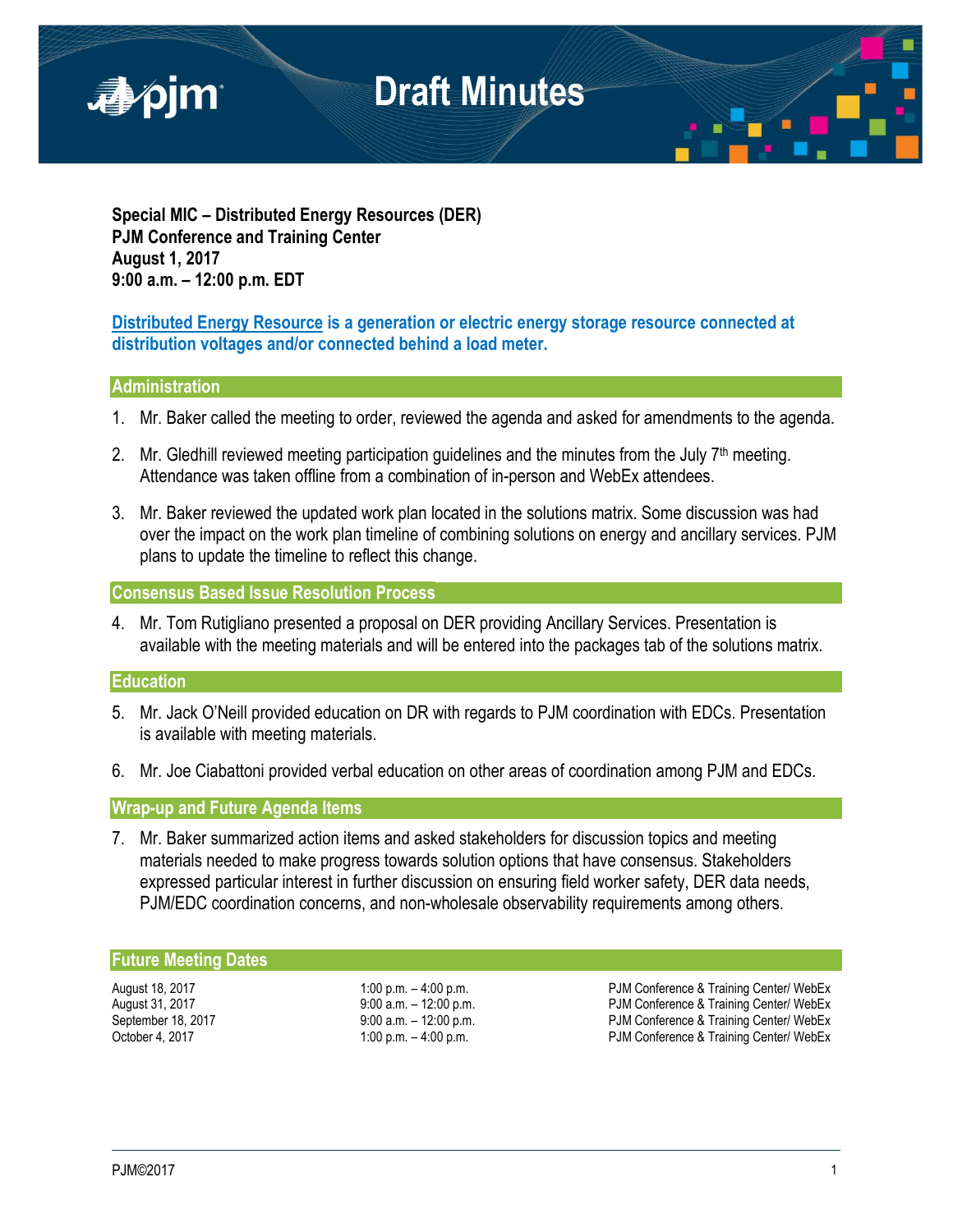

# **Draft Minutes**

### **Attendance**

### **Attendees Company Sector**

Scott Baker (Facilitator) **PJM Interconnection, LLC** Not Applicable Not Applicable Andrew Gledhill (Secretary) **PJM Interconnection, LLC** Not Applicable Not Applicable Prashant Kansal **AEP** AEP Transmission Owner Kizi Celestine **Appalachain Power Company Appalachain Power Company Transmission Owner** Kent Feliks **Appalachain Power Company Company** Transmission Owner Company Brock Ondayko **Appalachain Power Company Appalachain Power Company** Transmission Owner Kevin Patten **Appalachain Power Company Company** Transmission Owner Company Transmission Owner Kevin Kilgallen **Avangrid Renewables, LLC** Avangrid Renewables, LLC Marek Kaczanowski **Electric Company** Baltimore Gas and Electric Company Transmission Owner Diane Janicki **Boston Energy Trading and Marketing LLC Boston Energy Trading and Marketing LLC** Generation Owner Maya Prica **Not Applicable** Case Western Reserve University **Notiable** Not Applicable Barry Trayers **Citigroup Energy, Inc.** Citigroup Energy, Inc. Charges Cother Supplier Rehan Gilani **Consolidated Edison Energy, Inc.** Consolidated Edison Energy, Inc. Brian Wilkie **Consolidated Edison Solutions, Inc Consolidated Edison Solutions**, Inc **Consolidated Edison Solutions**, Inc Jamie Lejcar **CPS** Energy **CPS** Energy **CPS** Energy **Electric Distributor** Mike Berlinski **Nicholas Customized Energy Solutions**, Ltd.\* Not Applicable Not Applicable Carl Johnson Customized Energy Solutions, Ltd.\* Not Applicable Customized Energy Solutions, Ltd.\* Jonathan Sasser **Customized Energy Solutions, Ltd.\*** Not Applicable Not Applicable John Horstmann **Dayton Power & Light Company (The)** Transmission Owner Company (The Company Company Company Company Company Company Company Company Company Company Company Company Company Company Company Company Company Co Joseph DeLosa **DE Public Service Commission** DE Public Service Commission Not Applicable John Farber **DE Public Service Commission DE Public Service Commission** Not Applicable Peter Cavan **Direct Energy Business Marketing, LLC** Character Cavan Other Supplier James Davis **Dominion Energy Marketing, Inc.** The Commercial Commercial Commercial Commercial Commercial Commerci Connie Lowe **Connie Lowe Dominion Virginia Power Transmission Owner Transmission Owner** William Jett **Duke Energy Business Services LLC** Transmission Owner Bryan Garnett **Example 20** Energy Ohio, Inc. Transmission Owner **Duke Energy Ohio, Inc.** Transmission Owner Christin Domian Duquesne Light Company Transmission Owner John Peoples **Duquesne Light Company Company Transmission Owner** Transmission Owner Tom Rutigliano **Earth Networks** Character Character Character Character Character Character Character Character Character Character Character Character Character Character Character Character Character Character Character John Brodbeck **EDP Renewables North America, LLC** Christen Christen Christen Brodbeck Other Supplier Malcolm Ainspan **Energy Curtailment Specialists, Inc.** Chronic Communisty Communisty Communisty Communisty Communisty Communisty Communisty Communisty Communisty Communisty Communisty Communisty Communisty Communisty Commu Jim Benchek FirstEnergy Solutions Corp. Transmission Owner Martin Bolan **FirstEnergy Solutions Corp.** Transmission Owner Corp. Transmission Owner Lou D'Alessandris FirstEnergy Solutions Corp. Transmission Owner Jon Schneider **FirstEnergy Solutions Corp.** Transmission Owner Ed Stein FirstEnergy Solutions Corp. Transmission Owner Corp. Transmission Owner Tom Hyzinski Not Applicable GT Power Group Not Applicable Not Applicable David Pratzon **COLL Accord COVERTS** GT Power Group **Not Applicable** Not Applicable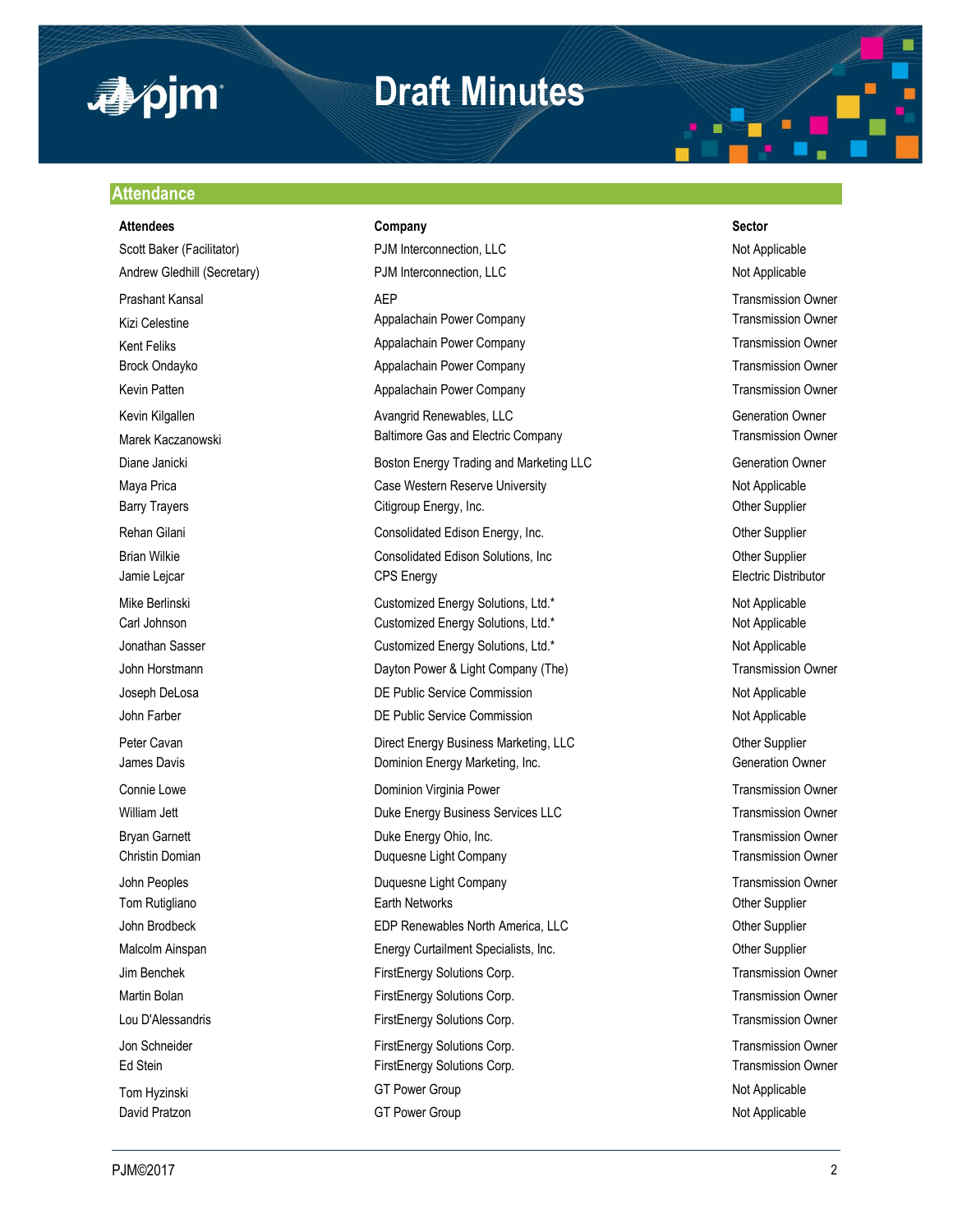

# **Draft Minutes**

# George Kogut **New York Power Authority New York Power Authority New York Power Authority Other Supplier**

Amber Williams **New York State Electric & Gas Corporation** Cher Supplier Robert Beadle **North Carolina Electric Membership Corporation** Electric Distributor Susan Covino Not Applicable Not Applicable Shelly-Ann Maye **Not Applicable** Not Applicable Not Applicable Not Applicable Not Applicable Brian Kauffman Natur Content Columbus NRG Curtailment Solutions Communications Communications Communications of the Supplier Bruce Remmel **Edison Company (ATSI CSP)** Transmission Owner Adrien Ford **Adrien Ford COLO EXECUTE:** Old Dominion Electric Cooperative **Colombia Electric Distributor** Electric Distributor Gregory Carmean **Carry Carmean** OPSI **Carry Carmean** OPSI **Not Applicable** Dave Anders **PJM Interconnection, LLC** Not Applicable Not Applicable Rich Brown **PJM Interconnection, LLC** Not Applicable Not Applicable Joe Ciabattoni **Not Applicable** PJM Interconnection, LLC Not Applicable Not Applicable Danielle Croop **PJM Interconnection, LLC** Not Applicable Not Applicable Michael Del Viscio **Not Applicable** PJM Interconnection, LLC Not Applicable Not Applicable Mary Ellen Driscoll **Natural Properties Connection** CLC Not Applicable Not Applicable David Egan **PJM Interconnection, LLC** Not Applicable Not Applicable Eric Endress **PJM Interconnection, LLC** Not Applicable Not Applicable Janell Fabiano **PHTM Interconnection, LLC** Not Applicable Not Applicable Zhenyu Fan **PJM Interconnection, LLC** Not Applicable Not Applicable Gabrielle Genuario **PJM Interconnection, LLC** 6 and 10 and 10 and 10 and 10 and 10 and 10 and 10 and 10 and 10 and 10 and 10 and 10 and 10 and 10 and 10 and 10 and 10 and 10 and 10 and 10 and 10 and 10 and 10 and 10 and 10 Chantal Hendrzak **PJM Interconnection, LLC** Not Applicable Not Applicable David Kimmel **Not Applicable** PJM Interconnection, LLC **Not Applicable** Not Applicable Lori Murphy Lee **Not Applicable** PJM Interconnection, LLC **Not Applicable** Not Applicable Amanda Long **PJM Interconnection, LLC** Amanda Long Not Applicable Glenn Long Not Applicable PJM Interconnection, LLC Not Applicable Not Applicable Masha Nyemko **PJM Interconnection, LLC** Not Applicable Not Applicable Michael Olaleye **Not Applicable** PJM Interconnection, LLC Not Applicable Not Applicable Keyur Patel **Not Applicable** PJM Interconnection, LLC Not Applicable Not Applicable Steven Shparber **Not Applicable** PJM Interconnection, LLC Not Applicable Not Applicable Laura Walter **Not Applicable** PJM Interconnection, LLC **Not Applicable** Not Applicable Mike Ward **PJM Interconnection, LLC** Not Applicable Not Applicable Dave Mino **PPL Electric Utilities Corp.** dba PPL Utilities Corp. Transmission Owner James Calore **Public Service Electric & Gas Company Public Service Electric & Gas Company** Transmission Owner John Dempsey **Public Service Electric & Gas Company** Transmission Owner Tom Hoatson **Riverside Generating, LLC Riverside Generating, LLC Changing Construction** Other Supplier George Beam **Talen Energy Marketing, LLC** George Beam Generation Owner Michele Greening **Talen Energy Marketing, LLC** Generation Owner Jim Fort **The Energy Authority The Energy Authority Channel Supplier** Other Supplier Syed Ahmad **Not Applicable** The Federal Energy Regulatory Commission Not Applicable Russell Asplund **TransAlta Energy Marketing Community** Other Supplier